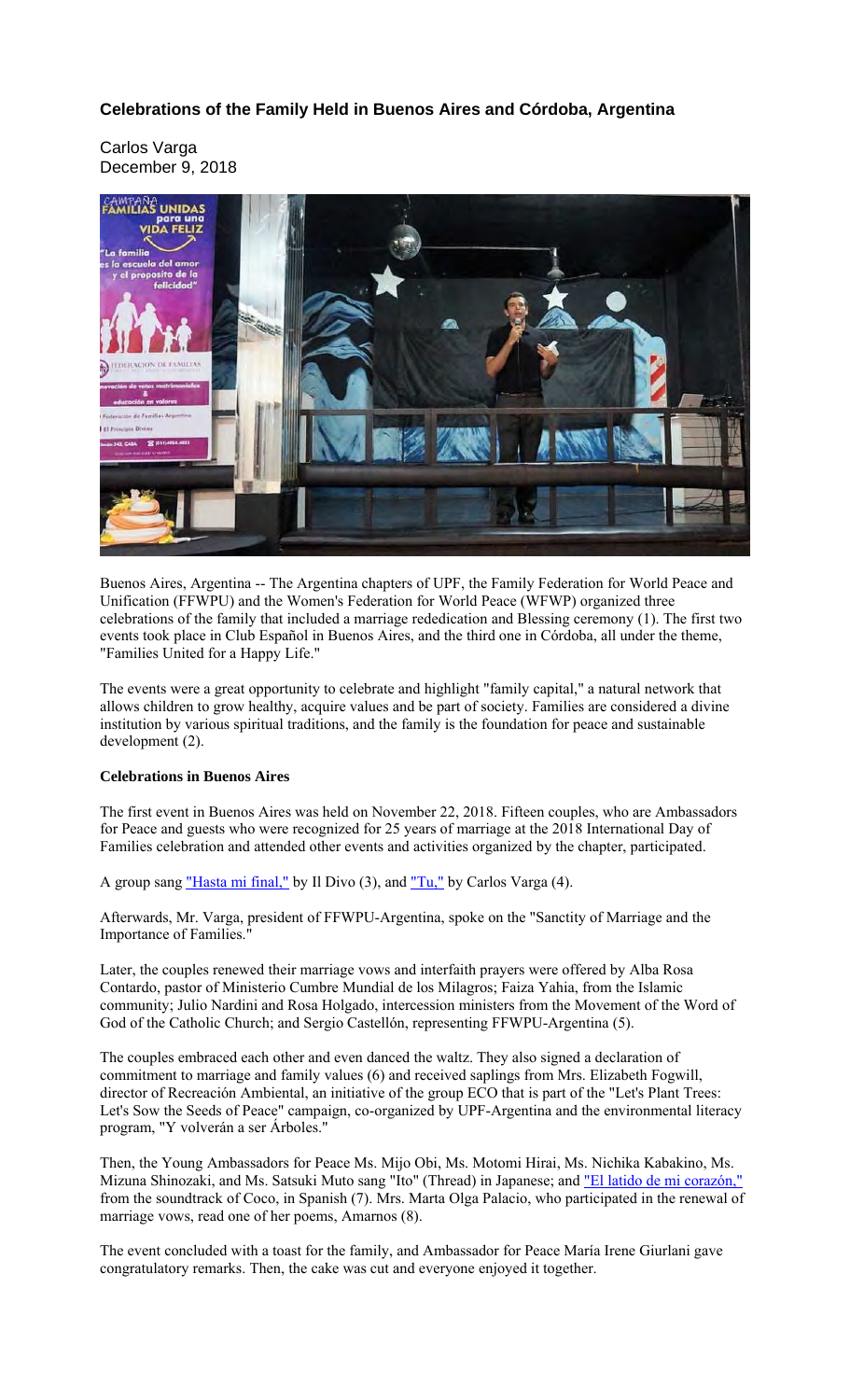The second event took place on December 11, the anniversary of the founding of UPF-Argentina, in the same venue. Eight couples renewed their marriage vows. Pastor Juan Climenti from the ministry Jesús para las Naciones, offered a prayer during the interfaith prayers. Mrs. María Amalia Caballero, director of the magazine Sembrar Valores en Familia, gave remarks; Mrs. Angie García read her poem, "Nuestras voces;" and journalist and new Ambassador for Peace Mr. Federico Binnes Erbach gave a few remarks during the toast.



## **Celebration in Córdoba**

The celebration in Córdoba took place on December 9, and was coordinated by Mr. Jorge Pereyra, a representative of UPF in Córdoba, and the Collegiate Association for the Research of Principles (CARP), an affiliated organization.

Mr. Rubén Varga of FFWPU, gave remarks, and different groups of young people offered music performances. The couples who participated in the renewal of marriage vows received a certificate, and some of them shared their experiences. The event concluded with cutting of the cake and everyone enjoyed the cake together.

(1) One of UPF's lines of action is a functional family, the school of love and foundation of peace, where children can learn their first values and coexistence rules. Parents and marriage should be the backbone, the sacred entity, through which people experience love and create life. Thus, UPF promotes activities that strengthen this natural network, its values and the sacred institution of the family.

(2) Quotes about the family:

"A society and a family are like a pile of stones. If you remove one stone, the pile will collapse." – Talmud

"What can you do to promote world peace? Go home and love your family." -- Mother Teresa

"When individual families have learned kindness, then the whole nation has learned kindness." – Confucius

"For a non-violent person the whole world is one family." – Mahatma Gandhi

"Through inner peace, genuine world peace can be achieved. In this the importance of individual responsibility is quite clear; an atmosphere of peace must first be created within ourselves, then gradually expanded to include our families, our communities, and ultimately the whole planet." – Dalai Lama

"Haven't you read," he replied, "that at the beginning the Creator 'made them male and female,' and said, 'For this reason a man will leave his father and mother and be united to his wife, and the two will become one flesh'? So they are no longer two, but one flesh. Therefore what God has joined together, let no one separate." – Jesus (Matthew 19:4-6)

"A peaceful family is the cornerstone of Heaven." – Sun Myung Moon

"Convinced that the family, as the fundamental group of society and the natural environment for the growth and well-being of all its members and particularly children, should be afforded the necessary protection and assistance so that it can fully assume its responsibilities within the community." – Convention on the Rights of the Child – Preamble

"The family is the natural and fundamental group unit of society and is entitled to protection by society and the State." – Universal Declaration of Human Rights (UN), Article 16